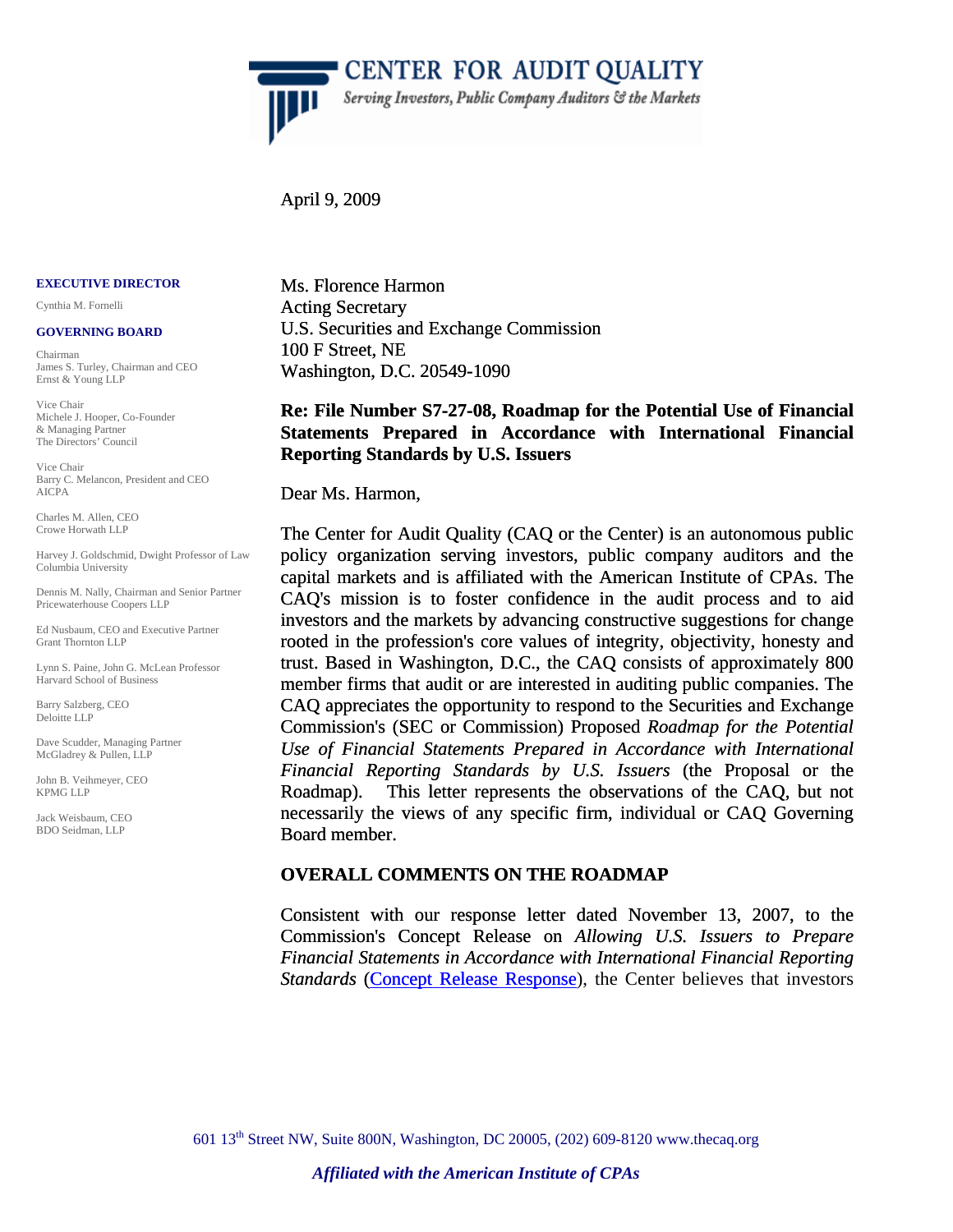[would benefit if issuers around the world prepared financial statements using a single set of high](#page-1-0)[quality accounting standards. We believe that International Financial Reporting Standards as](#page-1-0)  published by the International Accounting Standards Board  $(IFRS)^1$  has proven to be a high-quality [set of standards for preparing transparent financial information and is well positioned to be the set of](#page-1-0)  [globally accepted accounting standards.](#page-1-0) 

The Roadmap contemplates potential mandatory adoption of IFRS for U.S. public companies beginning with filings for 2014 year ends for large accelerated filers, 2015 year ends for accelerated filers, and 2016 year ends for non-accelerated filers. Given the implementation issues that would need to be addressed in order to achieve a smooth transition to IFRS in the United States, we believe that the overall timeline proposed of five to seven years *from now* is reasonable and achievable. This belief is premised on the view, as expressed in more detail below, that the Commission provide a firm mandatory adoption date (i.e., a "date certain") as soon as possible.

We have a series of observations and suggestions on how to further improve the Roadmap; chief among those observations is the need to reinforce the SEC's commitment to moving U.S. domestic registrants to IFRS. That need along with our other observations and suggestions are expanded upon throughout the rest of the letter.

# **Need for a Date Certain**

1

The Roadmap contemplates the Commission making a final decision in 2011 on whether to mandate IFRS beginning with 2014 year end filings. While we agree with the Commission's three-year phased transition approach, the lack of a firm date and a final decision to be made in 2011 is a source of significant uncertainty for the financial reporting community. We believe that this uncertainty needs to be resolved as soon as possible.

The global economic and regulatory events of the past year have underscored not only the interrelationship among securities markets around the world, but also the need for a single set of high-quality accounting and financial reporting standards. IFRS is uniquely positioned to fill that need. This was recently reinforced by the leaders of the Group of Twenty countries in response to the financial crisis.

While the need is clear, we believe that public companies will be hesitant to commit resources toward adopting IFRS prior to having certainty around the related requirements. The lack of a date certain will discourage companies, regulators, standard-setters, auditors, academics and other constituents from beginning the work necessary to make the transition to IFRS. Furthermore, a decision by the SEC in 2011 contemplating a mandatory adoption in 2014 would not give companies sufficient time to prepare for the conversion.



<span id="page-1-0"></span><sup>&</sup>lt;sup>1</sup> For purposes of this letter, references to IFRS are in the context of the English language version of IFRS, as published by the IASB, unless otherwise noted.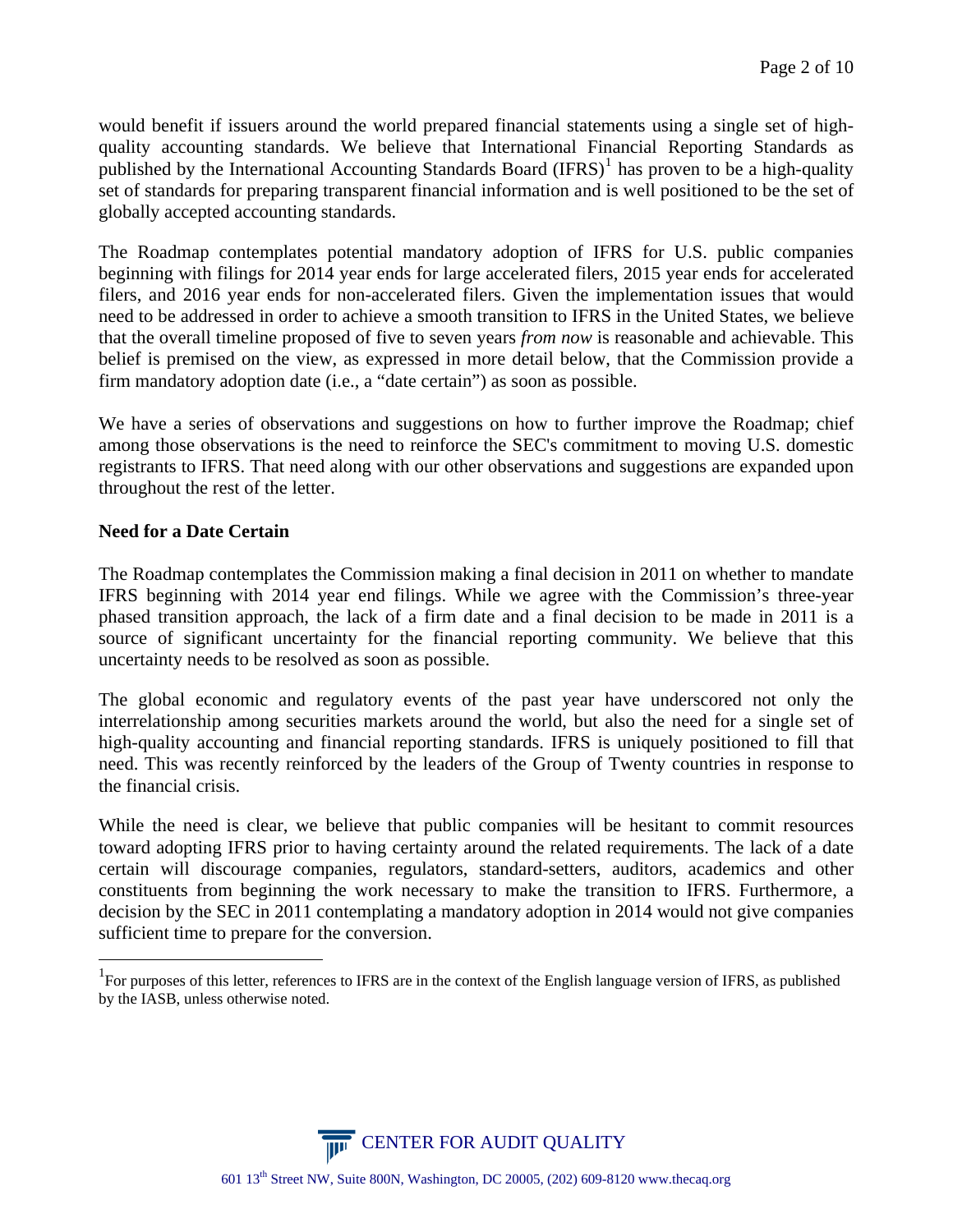We note that the experiences in Europe and Canada have demonstrated the need for sufficient preparation time in making the transition to IFRS. Prudent companies will want to have the appropriate processes and systems in place by the date of transition (i.e., the beginning of the earliest period presented in the company's first IFRS financial statements). Under the Roadmap, large accelerated filers would, therefore, only have one year or less (after establishment of a firm date) to transition in such a prudent fashion. This is because in 2014 large accelerated filers would need audited IFRS statements for the years ending 2012, 2013 and 2014. The compressed timetable may result in higher costs, while also introducing undue strain on the ability to thoughtfully implement IFRS.

We recommend, therefore, that the Commission vote as soon as possible on a firm mandatory adoption date. Putting forth a firm date with appropriate monitoring of implementation sends a positive signal to the financial reporting community of the Commission's firm intent to move to IFRS reporting. Establishing a date certain also will focus the attention of all constituents to the need for preparation and implementation. Regardless of the milestones in the Commission's final roadmap, progress reports should be provided to the public on a regular basis so that all constituents can understand the timing of any future rulemaking, and the related effects, if any, on the proposed transition dates.

We are clearly, for the reasons outlined above, in favor of setting a firm mandatory transition date as soon as possible. However, if the Commission concludes that it will not make a definitive decision before 2011, we believe that, in order to be able to implement IFRS by the 2014 target date, the change recommended below regarding the inclusion of one comparative year versus two becomes more imperative.

## **Scope and the Broader Environment**

We note that the Roadmap carves out certain entities such as investment companies under the Investment Company Act of 1940, and regulated entities such as registered broker-dealers. We believe that the ultimate goal of the Roadmap should be to have all companies move to IFRS, including those companies currently excluded from the Roadmap. Even if the path to adoption is not clear for all entities, we believe that the aforementioned ultimate goal should be clearly articulated within the Roadmap.

We would expect that any implementation plan for moving U.S. domestic registrants to IFRS would consider appropriate changes in the U.S. legal and regulatory environments to lessen the possibilities that others may use hindsight and preferences to unnecessarily challenge and overturn the reasonable professional judgments of preparers and auditors under IFRS. In this regard, we encourage the Commission to implement the recommendations of the SEC's Advisory Committee on Improving Financial Reporting relating to the use of judgment, which was reiterated in the SEC's fair value study.

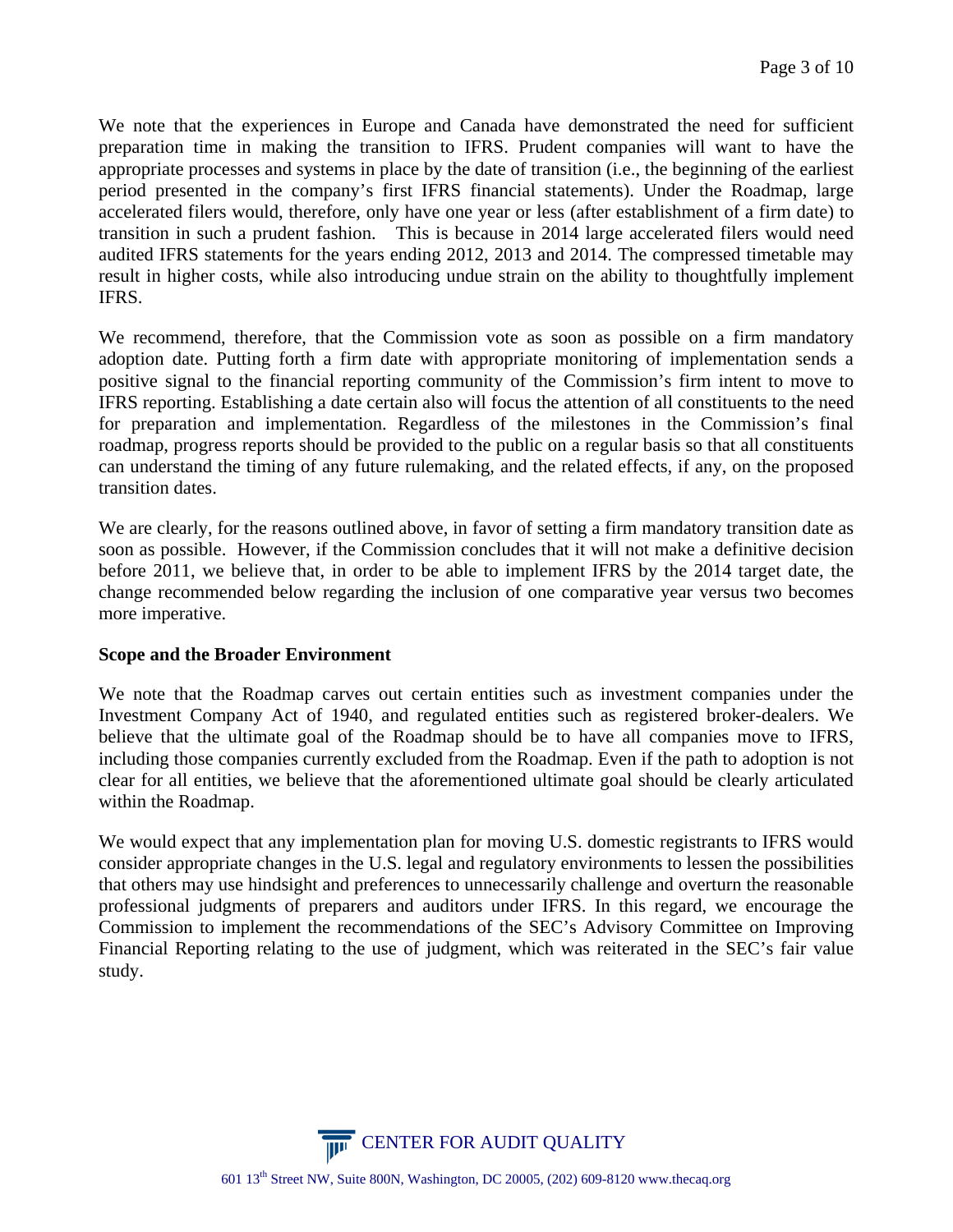# **MILESTONES BEFORE A DECISION ON MANDATORY USE**

The Roadmap sets forth certain milestones which, if achieved, could lead to the Commission deciding to require the eventual use of IFRS by U.S. domestic registrants if the Commission believes it to be in the public interest and for the protection of investors. While we believe there is merit in establishing goals that should be accomplished in connection with embracing IFRS, these milestones generally should be viewed in the context of a continual process improvement instead of prerequisites to a final decision on mandatory adoption. As noted earlier, we believe the Commission should, as soon as possible, establish a firm timeline for the mandatory use of IFRS by all U.S. public companies. With the exception of funding and accountability of the IASC Foundation, none of the improvement goals should be viewed as gating factors to the mandatory adoption of IFRS by all U.S. public companies. Additionally, with respect to the milestones themselves, we have the following observations:

#### **Improvements in Accounting Standards**

The first milestone relates to making improvements in the standards while ensuring that new standards continue to be developed under a robust, independent process. We believe that IFRS are generally issued through a robust process that is transparent to the public, and that process should be followed as changes to IFRS are considered in the future.

The Center supports continued convergence efforts and continued improvement in IFRS; however, we do not believe that convergence or improvements in any particular area should be a precondition to requiring U.S. domestic registrants to use IFRS. While convergence efforts generally have resulted in bringing U.S. GAAP and IFRS in closer alignment, they have not and do not intend to result in "identical" standards, which we believe are critical given the current financial crisis. Besides creating a more level playing field, having identical standards will eliminate the potential for accounting arbitrage, and may lessen the possibility of political interference in the standardsetting process. Experience has shown that fundamental differences may remain throughout the convergence deliberations and that the goal of identical standards will not be met under the current approach to convergence.

We agree that the projects identified in the Memorandum of Understanding (MoU) between the FASB and the International Accounting Standards Board (IASB) represent areas in need of additional standard-setting and deserve ongoing focus within both accounting frameworks. We also believe, however, that if standards issued by the FASB and the IASB are to be closely aligned, the framework underlying them must also be aligned. Outside of the MoU, each board has a project to improve its existing framework. These are very important projects that should be prioritized, as their results would guide and impact the conclusions that may be reached on the projects included in the MoU.

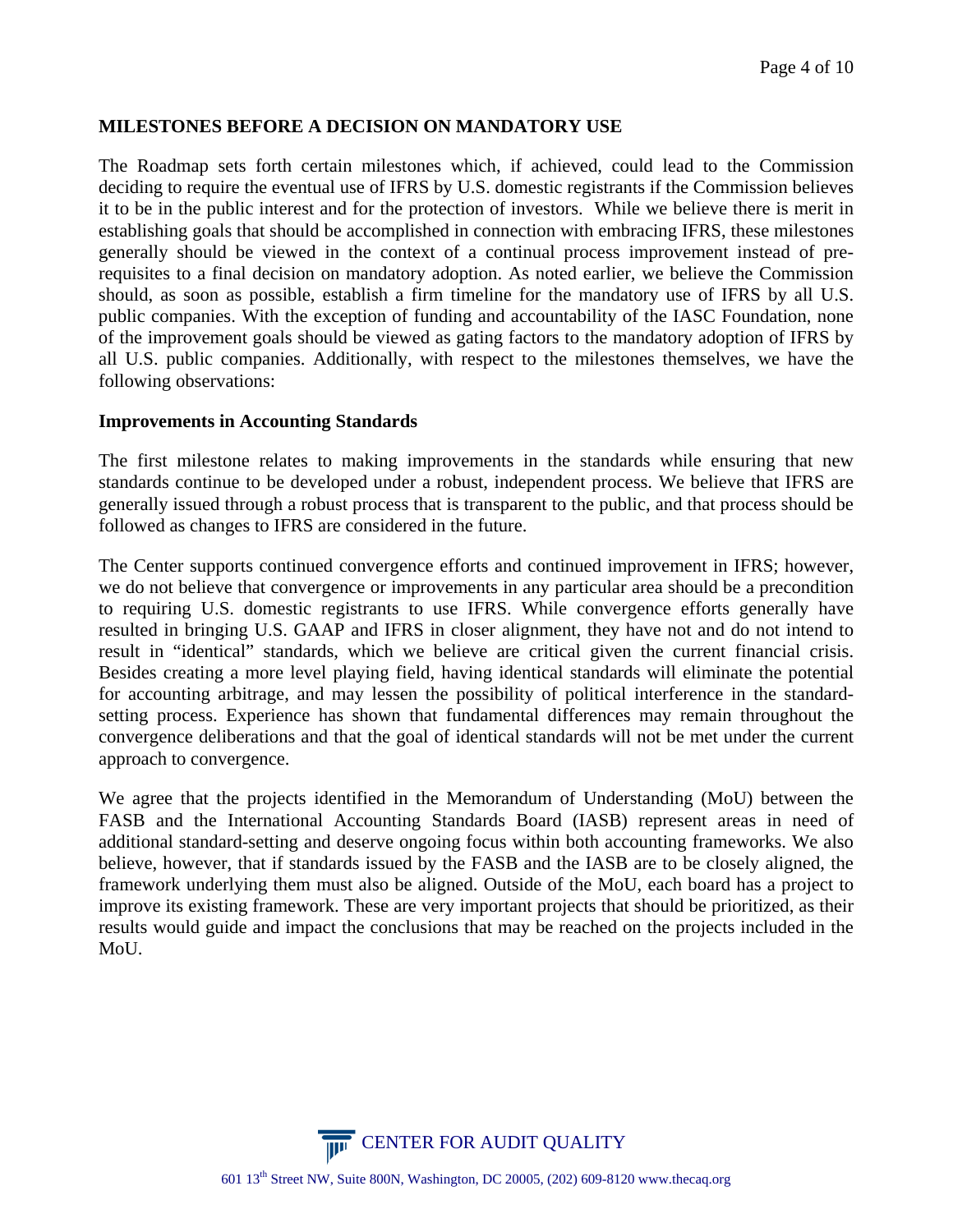# **Funding and Accountability of the IASC Foundation**

The only milestone that the Center believes must be achieved before the transition to IFRS relates to the funding and accountability of the International Accounting Standards Committee (IASC) Foundation. The Center believes that the IASB and the related standard-setting processes must be operationally and financially independent, as this is critical to the success of any standards setter. In that regard, an important consideration is the funding mechanism for the IASC Foundation so that the IASB may operate independently.

 A global funding mechanism for the IASC Foundation, other than through private contributions, should be developed that is commensurate and consistent with the role of the IASB as the independent global standard setter. With appropriate funding, the IASB would continue to have the resources for a full-time Board as well as the staff required to address an increased workload. The Center believes the IASB is well positioned to be the global standard-setter.

We agree that the accountability of the IASC Foundation will be enhanced with the newly established Monitoring Board. We believe the Monitoring Board will provide a forum for the interaction between the world's securities authorities and the IASC Foundation Trustees. In addition, we believe that the Monitoring Board could assist the IASC Foundation with its goal of developing a funding system that is broad-based, compelling, open ended and country specific.

We believe, therefore, that it is imperative that the IASC Foundation has a secure, stable funding mechanism, and a governance structure that will permit it to function independently and enhance the IASB's standard setting process.

## **XBRL**

In our response letter dated August 1, 2008, to the Commission's proposal *Interactive Data to Improve Financial Reporting (Interactive Data Response)*, we recommended that the SEC be mindful of the need to coordinate and align the adoption of XBRL with the implementation of IFRS. We agree with the Commission on the appropriateness to monitor the IASC Foundation's progress in the development of an updated IFRS taxonomy. We note the IASC Foundation's commitment to continue to improve the functionality of its IFRS taxonomy, as demonstrated by the recent release for public comment of the near final version of the IFRS Taxonomy 2009. We believe that while important, improvements to the IFRS taxonomy should not be a precondition to requiring U.S. domestic registrants to use IFRS. We do believe, however, that setting a date certain for the mandatory use of IFRS by U.S. domestic registrants would focus the attention on the need to accelerate the development of a more detailed IFRS taxonomy.

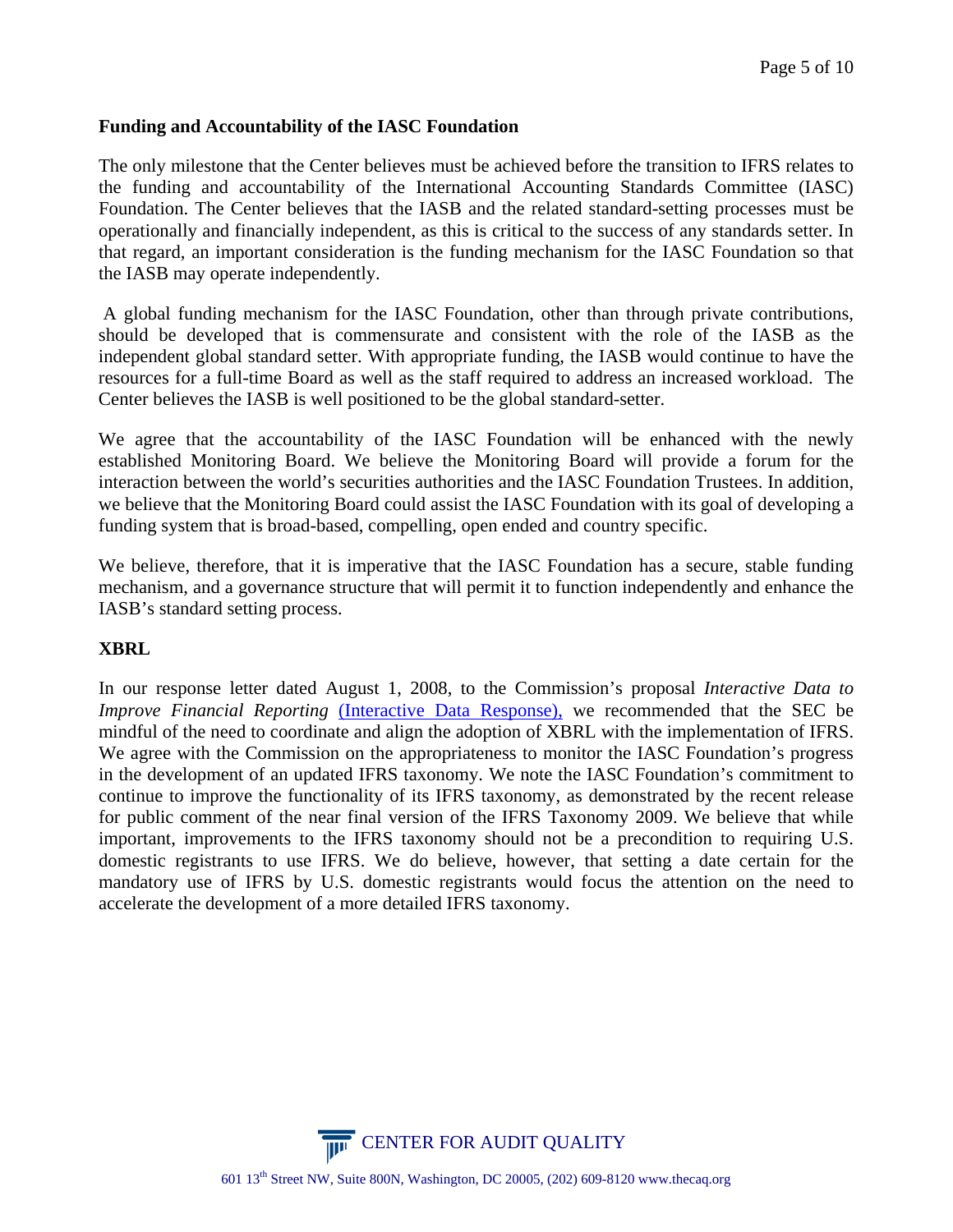## **Education and Training**

As is described in greater detail in our [Concept Release Response,](http://thecaq.org/members/pdfs/CAQ_Comment_Letter_US_Co_Using_IFRS.pdf) education and training of professionals takes place in three phases. It starts with education in a university setting followed by preparing for and taking the UNIFORM CPA EXAMINATION <sup>™</sup>, and continues throughout our careers with professional education. We note that many efforts are currently underway by accounting firms to address IFRS education and training needs. These efforts include establishing IFRS web sites, development of IFRS educational materials for use by professors, and the development of in-house training courses. The Center also notes that the AICPA and the National Association of State Boards of Accountancy have begun the necessary modifications to the UNIFORM CPA EXAMINATION ™ to incorporate IFRS.

As previously stated, the Center believes setting a date certain as soon as possible would provide the impetus and encourage acceleration of efforts by all constituencies toward increased IFRS education and training.

# **PROPOSAL FOR THE LIMITED EARLY USE OF IFRS**

The Roadmap contemplates providing a period during which certain U.S. domestic registrants would have an option to convert to IFRS. This would not only enhance comparability for U.S. investors, but also would generate multiple opportunities for further assessment of how IFRS functions in the U.S. market. Resolution of questions about investor understanding, preparer education, auditor effectiveness, regulator enforcement of consistent application, and willingness to apply or accept professional judgments under IFRS by all constituents could be facilitated by the experiences of early users. In addition, an optional period would provide time and an opportunity for additional technical accounting or financial reporting concerns or other issues to be identified and resolved prior to the date all domestic registrants would be required to adopt IFRS. We believe this knowledge sharing would benefit all constituents and facilitate a smoother transition to IFRS for companies adopting later.

The Center believes that certain U.S. domestic registrants should be permitted to prepare financial statements in accordance with IFRS during a limited transition period, as part of a comprehensive IFRS transition plan. However, the Proposal includes numerous disincentives to companies wishing to early adopt. As stated above, the lack of a firm mandatory adoption date will dissuade some registrants from committing time and resources to IFRS reporting, if there is uncertainty regarding the Commission's ultimate decision in 2011. In addition, registrants choosing to make the investment to convert to IFRS may be required to revert back to U.S. GAAP at a future date (i.e., there is no assurance that these issuers would be able to continue filing IFRS if the Commission decides against mandatory IFRS adoption in 2011). Issuers also face the additional disincentive of a potential ongoing U.S. GAAP reconciliation requirement. We believe it is important that the disincentives to early use be removed in order to encourage eligible early adopters to seriously

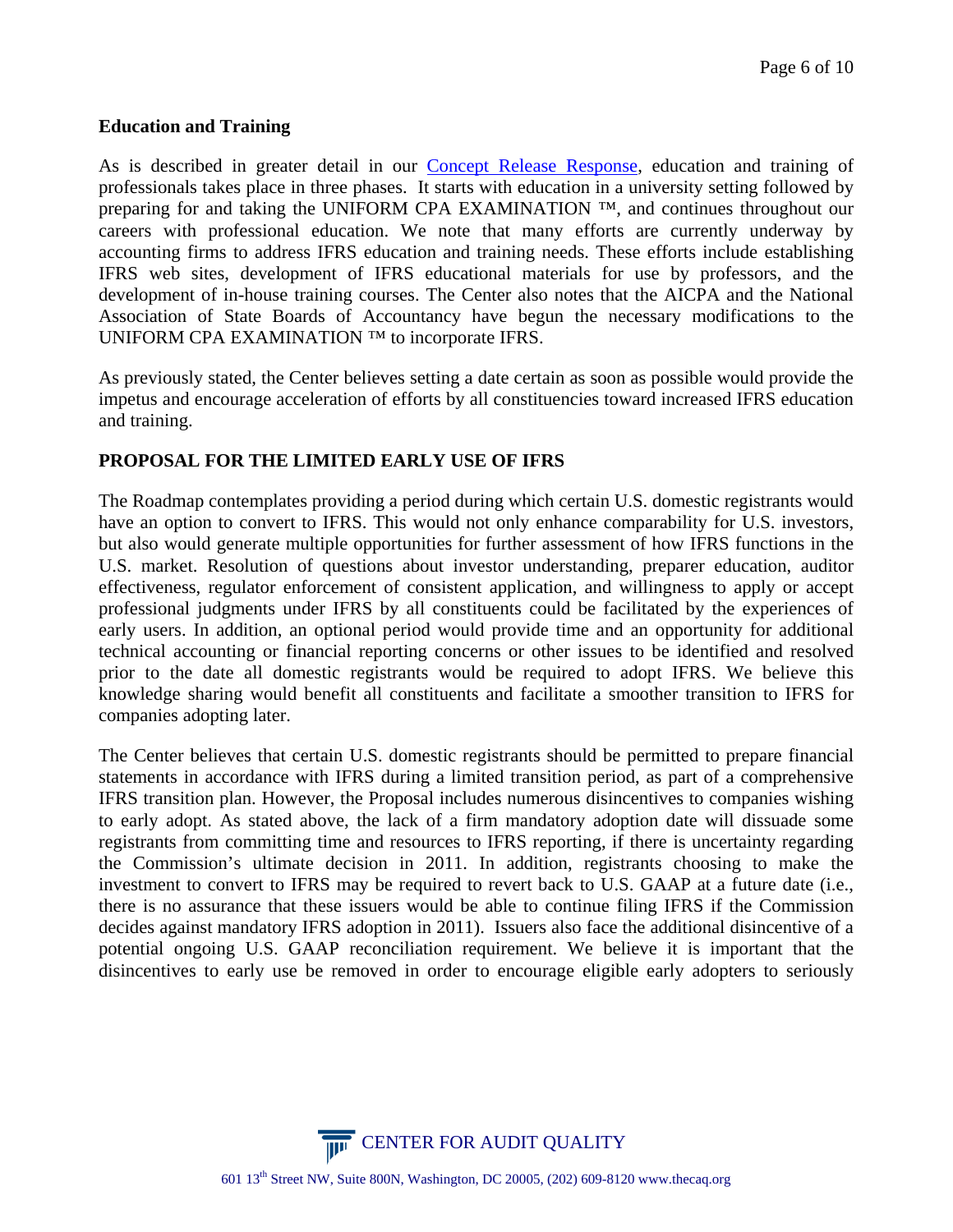consider and execute on this option. Otherwise, the eligibility requirements for early adoption, as discussed below, will be essentially pointless.

## **Eligibility Requirements**

Under the Roadmap, a limited number of U.S. companies could use IFRS for filings for fiscal years ending on or after December 15, 2009, if the Commission believes such use would improve comparability of information for U.S. investors. As proposed, a domestic registrant would be eligible to early adopt IFRS if (1) the issuer is among the 20 largest companies in its industry on a global basis, and (2) IFRS is used as the basis of financial reporting more often than any other basis of financial reporting by the 20 largest listed companies worldwide in that industry, as measured by market capitalization on a global basis. Under these criteria, the Commission estimates that at least 110 U.S. companies in 34 different industries currently would meet these requirements.

The Center believes that the early use eligibility requirements in the Proposal are too restrictive. The Commission should be aware that using too narrow a group of registrants may not provide enough information for it to accomplish its objectives. As a result, the Commission's knowledge three years from now may not be any greater than it is today if the proposal as structured is implemented.

We suggest that the Commission broaden the scope of eligibility for proposed early use, and consider including companies:

- With substantial numbers of subsidiaries that are required to publish statutory financial statements in accordance with IFRS.
- With a parent company (or significant investor) that publishes statutory financial statements in accordance with IFRS.
- With listings on foreign exchanges where many non-U.S. peer companies already prepare financial statements in accordance with IFRS.
- That are not considered foreign private issuers but operate primarily outside of the U.S.
- Of all sizes within industry segments or markets in which many non-U.S. peer companies already prepare financial statements in accordance with IFRS.

We believe that having a sufficient number of issuers that are eligible, and reasonably expected to early adopt IFRS, is important to maximizing the benefits of early use.

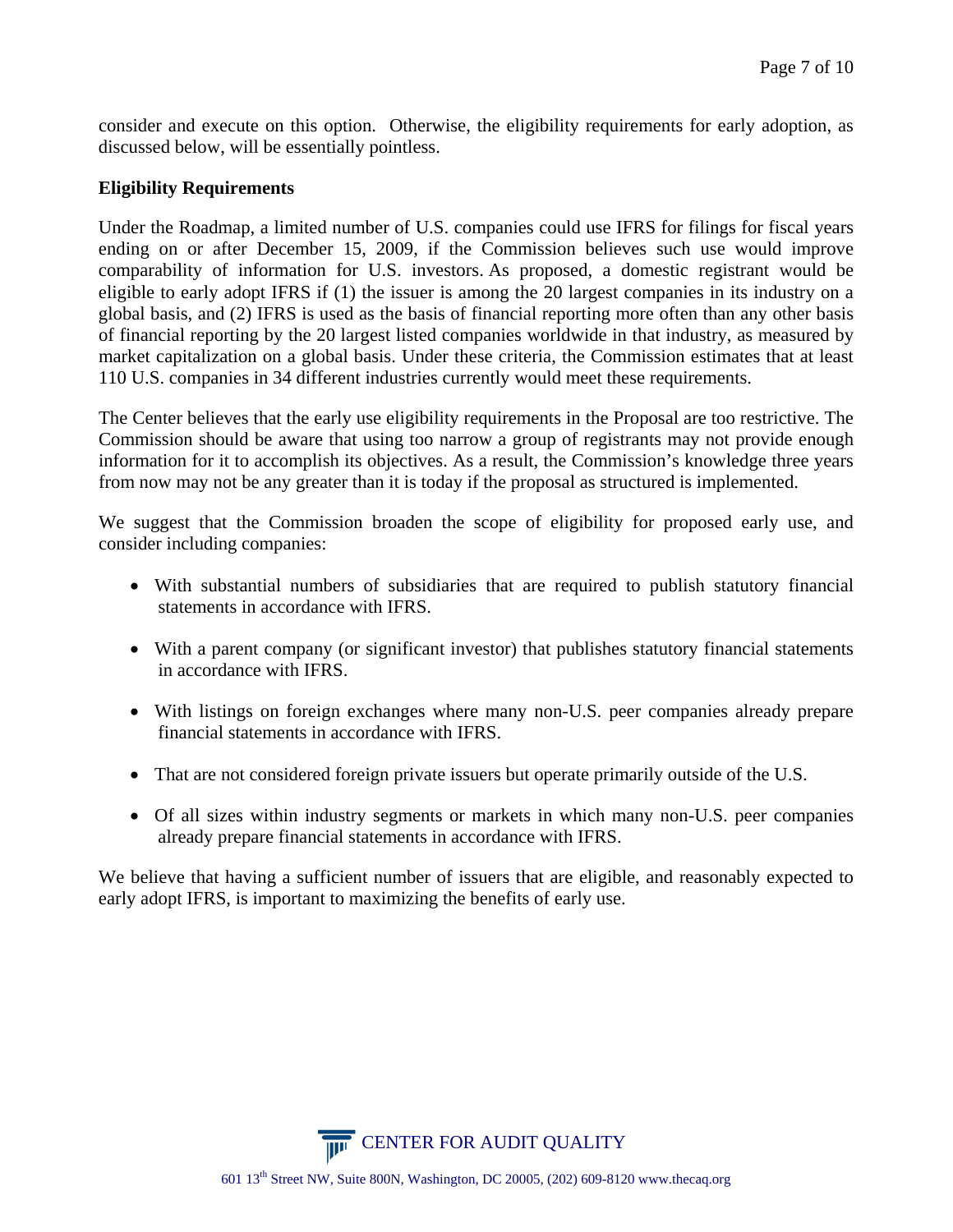# **Alternative Proposals for U.S. GAAP Information**

The Proposal presents two alternatives with respect to the disclosure of U.S. GAAP information by U.S. domestic registrants that elect to provide IFRS financial statements in their Commission filings. Alternative A would require those issuers to simply follow IFRS 1 *First-time Adoption of International Financial Reporting Standards* (IFRS 1) that requires the inclusion of certain reconciling information related to equity, and comprehensive income (or profit and loss), in a footnote to the audited financial statements. Alternative B would require these issuers to provide, in addition to the IFRS 1 footnote, unaudited, supplemental U.S. GAAP information for each of the three years' IFRS financial statements in the company's Form 10-K. The Alternative B reconciliation would cover all of the financial statements required to be presented under IFRS (statements of financial position, income, cash flows, changes in shareholders' equity, and comprehensive income) and would be an on-going requirement.

We strongly support Alternative A, which is consistent with the Commission's disclosure requirements for foreign private issuers that use IFRS. We believe that Alternative B represents a substantial disincentive to early adoption as it further raises the possibility of potentially needing to revert back to U.S. GAAP and introduces a significant ongoing cost. As noted earlier, we believe that the Commission should establish a date certain for mandatory use of IFRS by U.S. domestic registrants as soon as possible, and focus on the implementation of IFRS. This would obviate the issue of reversion back to U.S. GAAP, and eliminate the need for those issuers who early adopt IFRS to continue to maintain U.S. GAAP information. Aside from the potential reversion issue, we do not believe that the benefits of providing such information are commensurate with the costs of maintenance.

## **Periods to be Included Upon Transition**

The Proposal would require three years of financial information in the year an issuer first adopts IFRS. We believe the Commission should allow U.S. domestic registrants the ability to provide only one year of comparative information in the year of adoption. This is consistent with previous Commission accommodation regarding first-time adoption of IFRS by foreign private issuers. It also would make the timeline in the Proposal more reasonable.

## **PROPOSED AMENDMENTS TO THE COMMISSION'S RULES/REGULATONS**

The Commission has taken steps to improve the use of its rules and regulations by proposing a new definition of IFRS issuer and creating a new Article 13 to aggregate the requirements applicable to such an issuer. We commend the Commission for taking this important first step, but reiterate our belief that a more comprehensive modification of guidance is required. Our [comment letter](http://thecaq.org/members/pdfs/CAQ%20CL%20on%20GAAP%20Rec%20Elimination.pdf)  [responding to File No. S7-13-07](http://thecaq.org/members/pdfs/CAQ%20CL%20on%20GAAP%20Rec%20Elimination.pdf) suggests analyzing all non-financial statement disclosure requirements that contain references to U.S. GAAP. The appendix to that comment letter contained illustrative examples of an approach to analyzing such disclosure requirements. We believe the

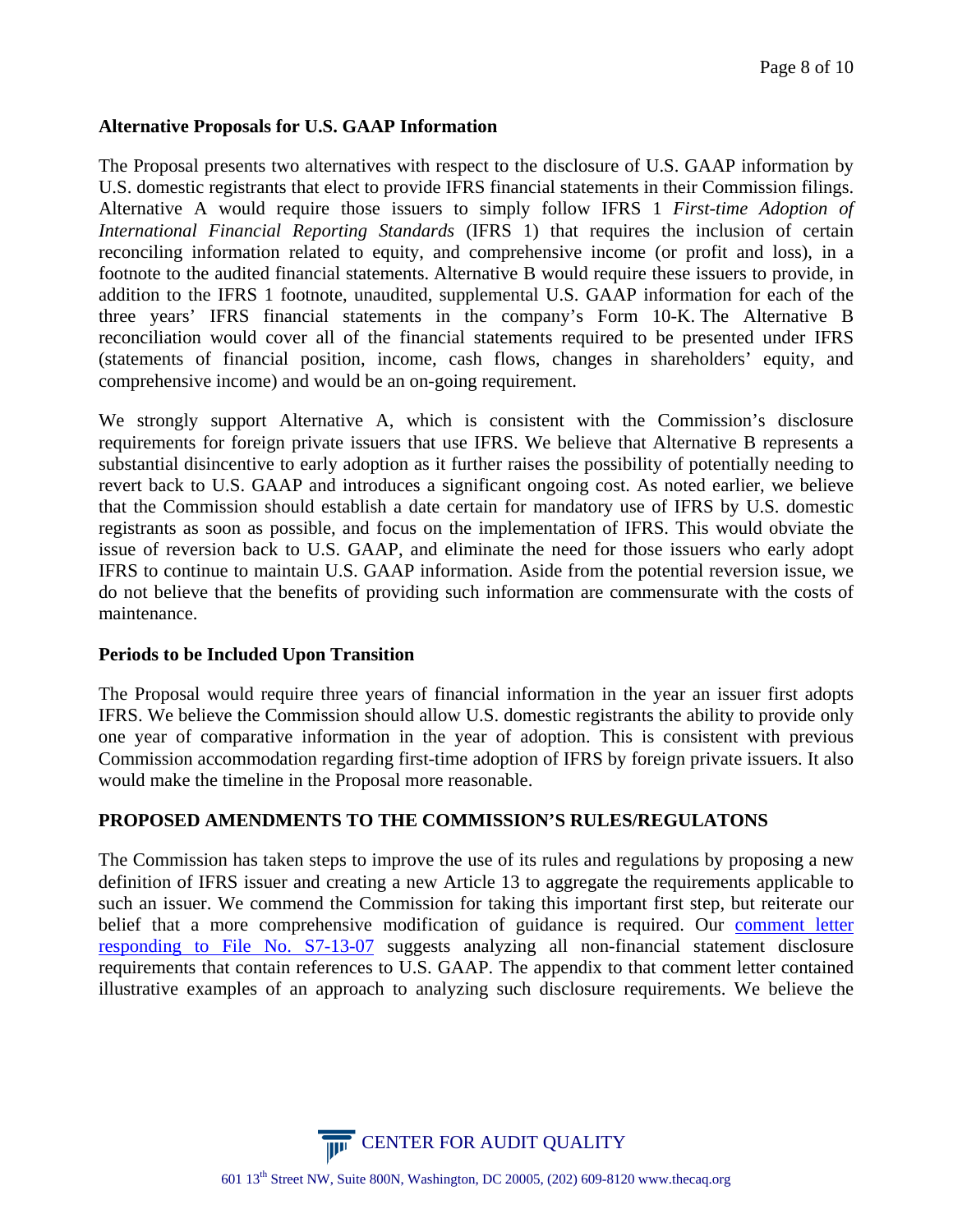examples and references generally should be considered in the context of U.S. domestic registrants, as well as, foreign private issuers using IFRS. Therefore, we incorporate by reference the appendix and exhibit attached to our prior comment letter into this letter.

We believe the Commission also should address the implications of forward looking disclosures that are contained in the footnotes to IFRS financial statements (e.g., IFRS 7 *Financial Instruments: Disclosures* requires disclosure of qualitative and quantitative information about exposure to risks arising from financial instruments, including specified minimum disclosures about credit risk, liquidity risk and market risk that may contain forward looking information). Section 27A of the Securities Act of 1933 and Section 21E of the Securities Exchange Act of 1934 provide safe harbor protection for forward-looking statements, subject to certain conditions and limitations. However, these statutory safe harbor provisions do not extend to forward looking statements "included in a financial statement prepared in accordance with generally accepted accounting principles." Accordingly, we encourage the SEC to utilize its rule-making authority to extend the statutory safe harbor protections to the forward looking information required in the notes to financial statements under IFRS.

\* \* \* \* \* \* \*

The Center believes that the auditing profession in the United States is ready to support the use of IFRS by all U.S. domestic registrants, including a limited optional period, through appropriate training of professionals, encouraging the exercise of well-reasoned professional judgments under IFRS, supporting investor and issuer education efforts, and supporting the academic community in the education of teachers and students. Furthermore, the Center stands ready to work with the Commission in facilitating the transition of all U.S. domestic registrants to IFRS.

We appreciate the opportunity to comment on the Proposal and would welcome the opportunity to respond to any questions you may have regarding any of our comments and recommendations.

Sincerely,

Cyplair formelli

Cynthia M. Fornelli Executive Director Center for Audit Quality